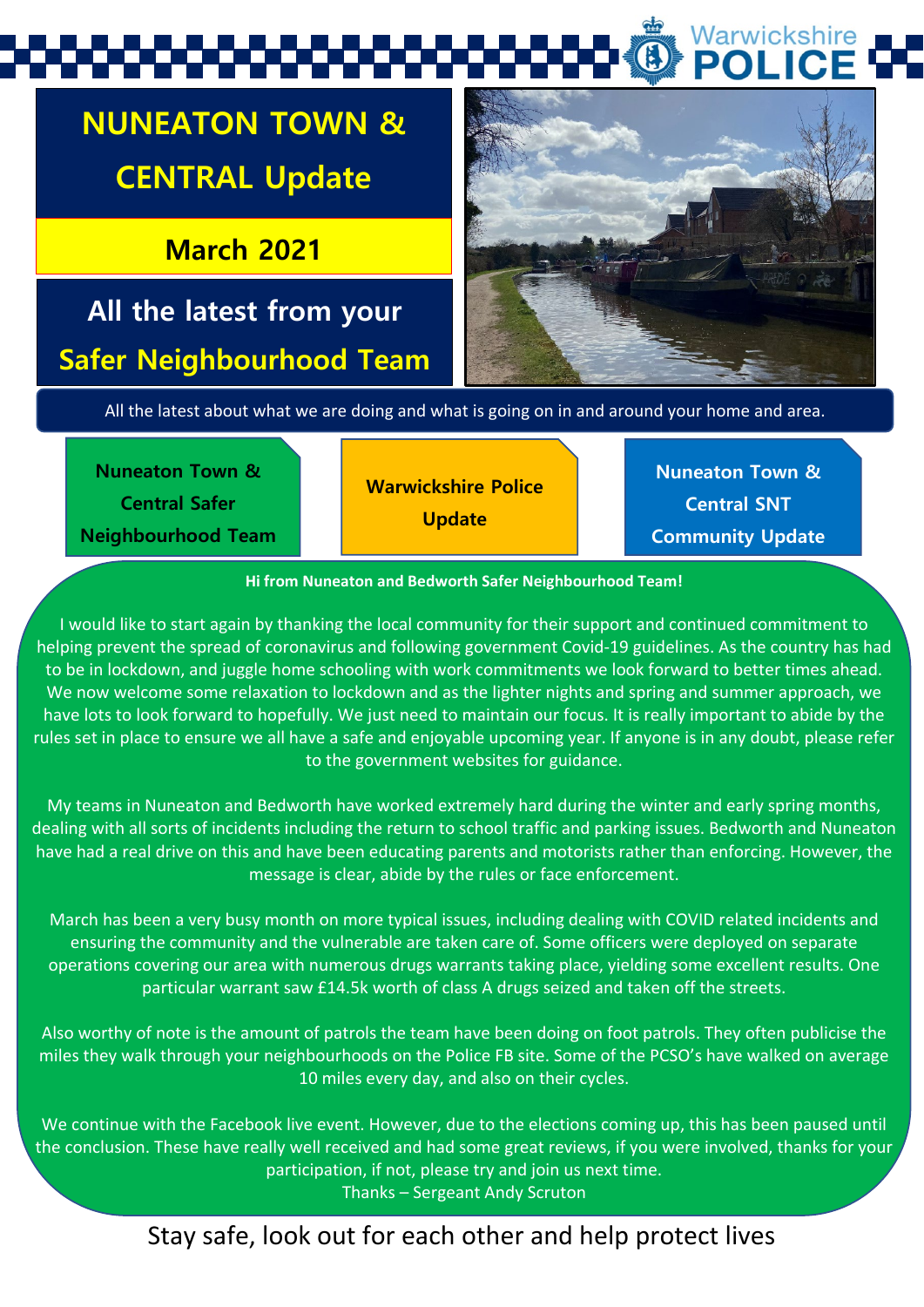Warwickshire

1 **Neighbourhood Team Nuneaton Town & Central Safer** 

**How to keep up with Nuneaton South Safer** 

### **Neighbourhood Team**

We are on Facebook: **Nuneaton and Bedworth Police** 

## **Nuneaton Town & Central Activity**

### **DRUGS WARRANT**

Earlier this month, PC Cooper and PC Roberts from your Town & Central SNT Team worked with the Offender Management Unit to execute a drugs warrant in Stanley Road. As a result, two people were arrested on suspicion of possession with intent to supply class A drugs and a third person was arrested for possession of a class A drug.

### **STOP SEARCH**

PC Andy Morrissey and PCSO Charley Payne came across a male who was suspected of drug dealing whilst using push bikes to cover the Central beat area. A positive stop search was conducted on the male and he was found to be in possession of Class A drugs. As a result, he was arrested for possession with intent to supply. The male was interviewed and house searches were carried out, he was later charged with possession of Class A drugs and 2 other offences.

### **NOTICES / WARNINGS**

Your Town Centre PCSO, Kerry Owens, has issued 1 ASB warning letter for anti-social behaviour that she has witnessed whilst on patrols. These letters are addressed to the parent/guardian of the youth, to make them aware of the problems that their child has been causing. This positive approach allows parents to step in and try to help us stop the behaviour before it escalates.

PCSO Owens continues to tackle the issue with beggars in town, due to begging being an offence. She has issued 1 begging notice this month in Nuneaton Town Centre.



### **COVID PATROLS**

As always the Nuneaton Central team have been out on foot conducting COVID patrols. They have walked and cycled many miles every day to ensure that everyone is following the Government Guidelines and have been dealing with those who haven't accordingly, whilst also dealing with non-emergency incidents for their beat areas.

Stay safe, look out for each other and help protect lives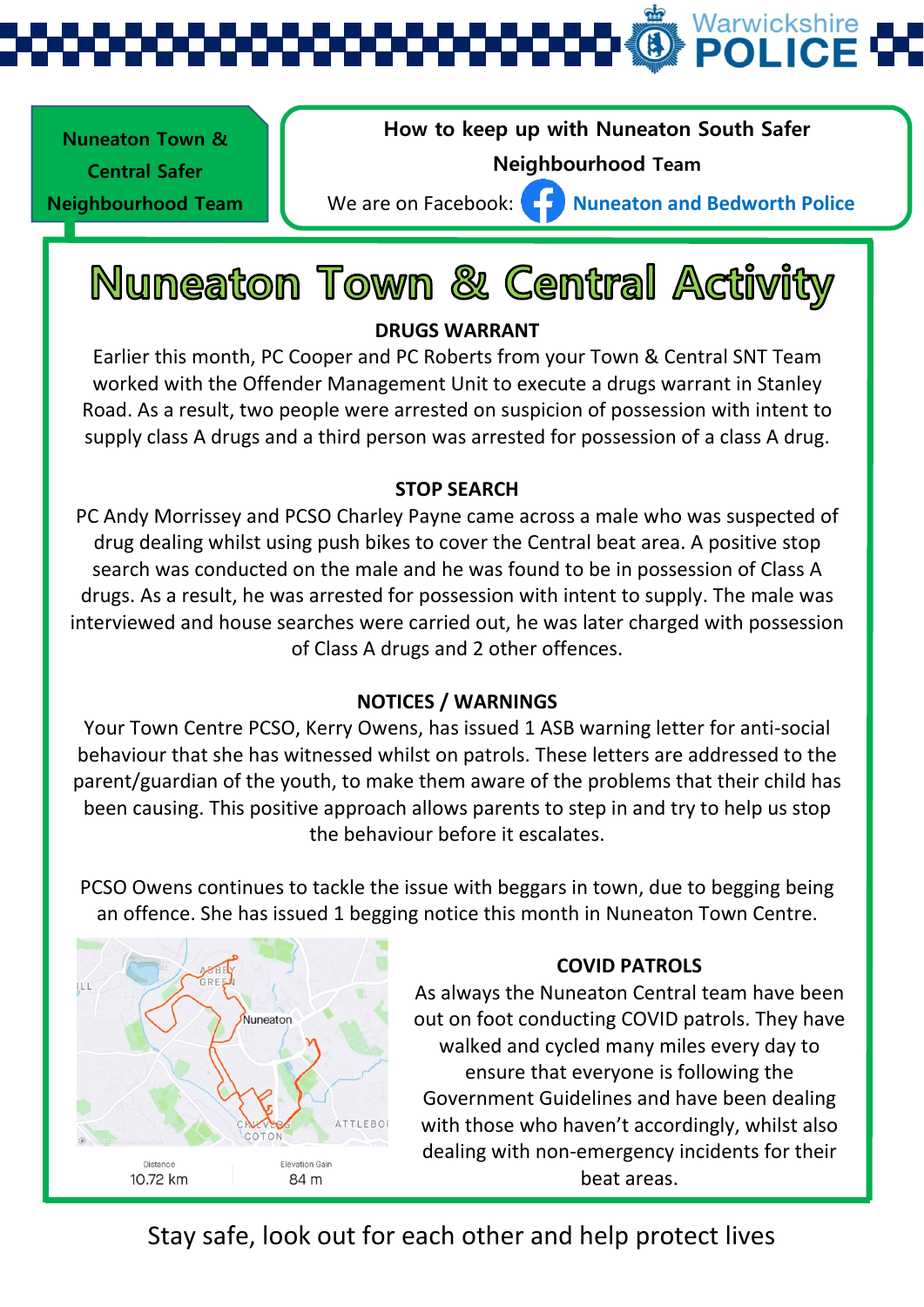## **Update On Our Priorities**

### **LIFTING OF LOCKDOWN**

You will all be aware that lockdown will be lifted as of Monday 12<sup>th</sup> April. This means that the town centre will become much busier than it has been over the past few months, with shops and businesses reopening to members of the public. As a result of this, the Nuneaton PCs and PCSOs will be conducting targeted patrols around the town centre during shop opening hours. These patrols are aimed to deter shop lifters and ASB as well as ensure that the public are adhering to social distancing.



### **OFF-ROAD BIKES**

As always, our off-road bikes team are working to tackle the nuisance riders all around Nuneaton and Bedworth. In order for them to know which areas are having issues with off-road bikes, we need members of the public to report sightings with as much information as possible. The reports can be made via [www.warwickshire.gov.uk/dobemin.](http://www.warwickshire.gov.uk/dobemin)



### **LOCKDOWN POEMS**

We thought that it would be nice to bring some joy to the children of Nuneaton by hosting a competition for those aged under 12.

To enter the competition, all you have to do is write a poem about your experience during lockdown. We'd like to hear all about what YOU have done to keep yourself entertained whilst staying safe at home!

> Please send all poem entries to [Kerry.Owens@warwickshire.pnn.police.uk](mailto:Kerry.Owens@warwickshire.pnn.police.uk) OR

If you would prefer, you can drop the poem off to Nuneaton Police Station front office and mark it for the attention of PCSO Kerry Owens or PCSO Mollie Thompson.

The winners will receive a small prize from your Nuneaton Town & Central SNT Team and the poems will be published on our up-coming newsletters! GOOD LUCK

Stay safe, look out for each other and help protect lives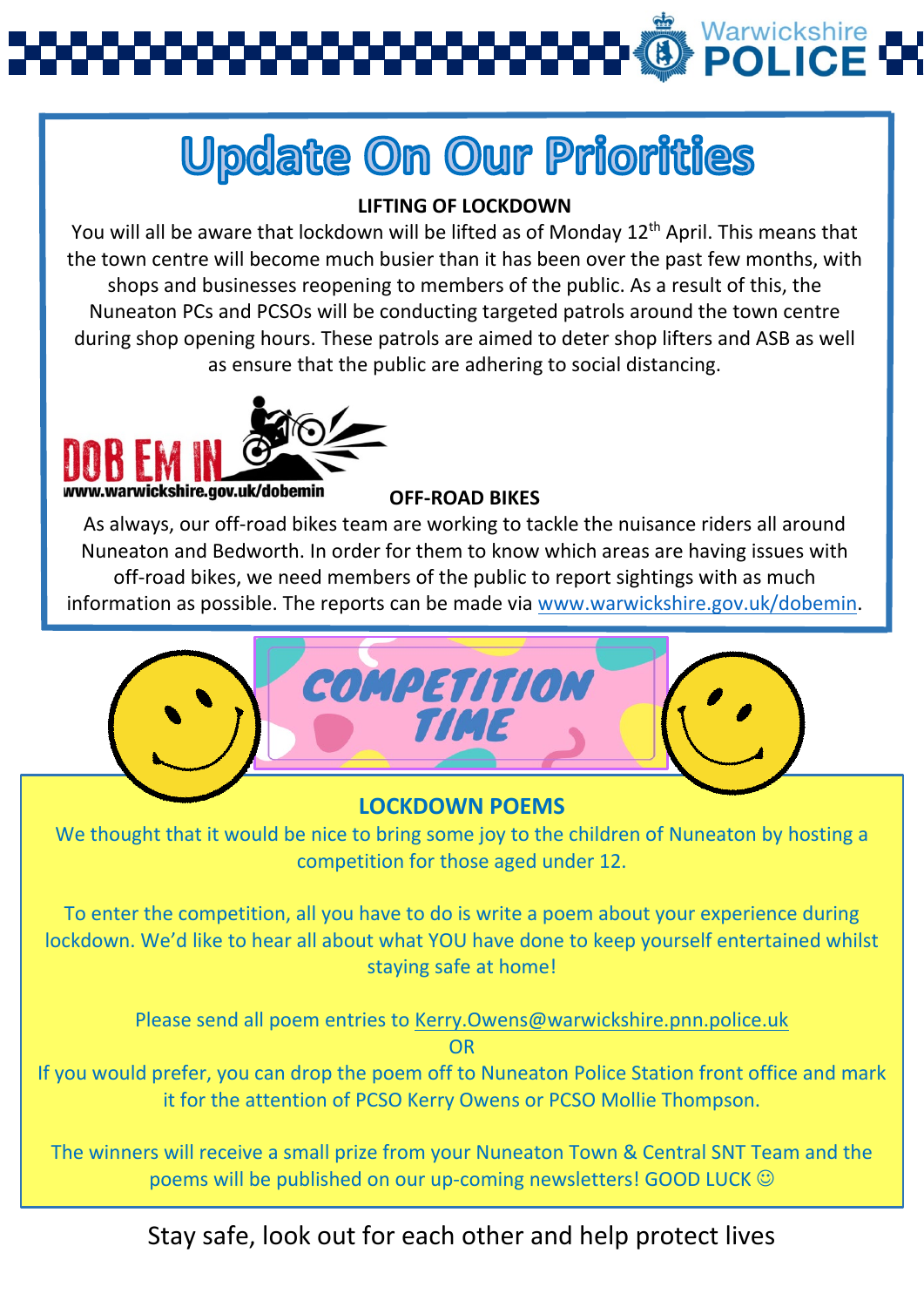

### **[M](https://www.google.com/url?sa=i&url=http://www.clker.com/clipart-cartoon-sun.html&psig=AOvVaw3sEoGa2Mi2qebvkYX8QkLm&ust=1617107751634000&source=images&cd=vfe&ved=0CAIQjRxqFwoTCLCQtPzB1e8CFQAAAAAdAAAAABAf)onthly Message from your Beat Managers[…](https://www.google.com/url?sa=i&url=http://www.clker.com/clipart-cartoon-sun.html&psig=AOvVaw3sEoGa2Mi2qebvkYX8QkLm&ust=1617107751634000&source=images&cd=vfe&ved=0CAIQjRxqFwoTCLCQtPzB1e8CFQAAAAAdAAAAABAf)**

**As the Town & Central team continue to patrol the area, we look forward to lockdown restrictions being lifted so that we are once again able to converse with our community. It is very important to us to continue to protect our community and keep all you safe from harm.**

**We have worked jointly with other departments to execute a [wa](https://www.google.com/url?sa=i&url=https://www.pinterest.com/pin/428756827005481000/&psig=AOvVaw0Bjnt2MRvShEGdOI1I-c8R&ust=1617107289269000&source=images&cd=vfe&ved=0CAIQjRxqFwoTCNDb4KbA1e8CFQAAAAAdAAAAABAD)rrant which was extremely successful – you said, we did! Ke[ep](https://www.google.com/url?sa=i&url=https://www.pinterest.com/pin/428756827005481000/&psig=AOvVaw0Bjnt2MRvShEGdOI1I-c8R&ust=1617107289269000&source=images&cd=vfe&ved=0CAIQjRxqFwoTCNDb4KbA1e8CFQAAAAAdAAAAABAD)  the great intelligence coming, as this is what allows us to be able to make these things happen.**

Stay safe, look out for each out for each out for each other and help protect lives in the second lives of the<br> **when you see us out and about. Please feel free to stop and have a chat with any of the team**